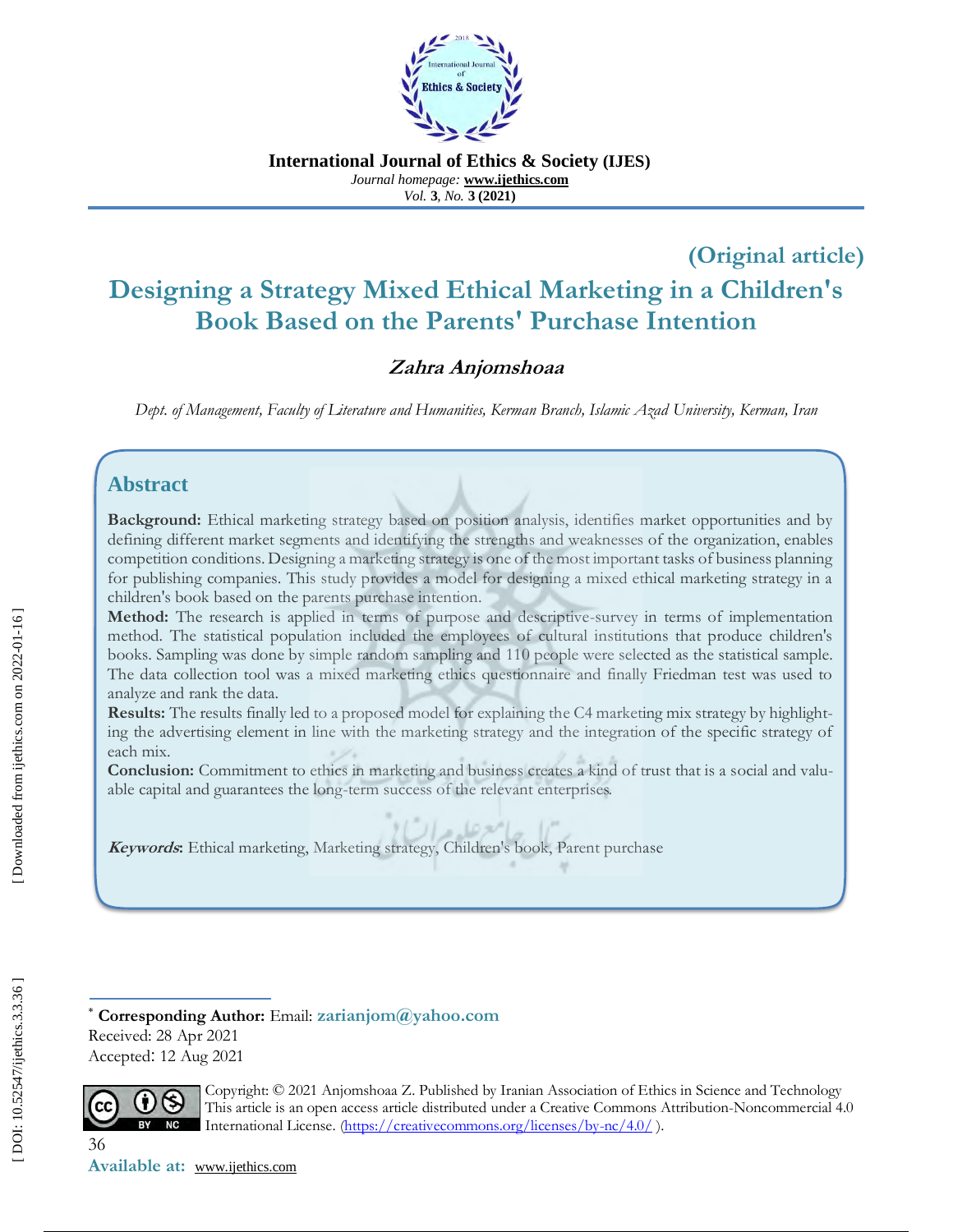### **Introduction**

Optimal allocation of scarce resources for the production and marketing of a new media product requires an in-depth understanding of marketing trends and accurate sales forecasting (1). Although it is difficult to predict sales of new products (2), business planning requires media executives to provide sales forecasts for new products for the future (3). In the publishing industry, sales forecasts for physical books are especially important in determining the number of printed copies. Excessively optimistic forecasts lead to overproduction, which is associated with additional printing costs, inventory, and disposal, which is associated with a detrimental environmental effect. However, ignoring the demand for cultural products means putting sales aside in a competitive market. As a result, a thorough understanding of the impact of various success factors in selling children's books identifying different buyer tendencies as well as forecasting sales for a new media product is an important task in business planning, which requires marketing strategy design (1, 2).

In this research, we deal with two neglected aspects in marketing research. The first is the large market for children's books. Children and adolescents' literature accounts for 16.5% of the total market revenue, of which only storybooks (31.5%) have a larger market share (4). In Germany, the share of the children's book market in the book market is nine billion euros (5). The second is the lack of attention to ethical marketing. Careful and principled research is the best way to discover and predict the effects of a marketing strategy change in an industry. Ethical marketing is a process in which companies offer their goods and services to their customers not only by focusing on the profitability of products, but also the process of profitability in offering products with respect to social, environmental and cultural responsibilities (6).

Ethical marketers must be able to justify their decision to adopt this approach. In many companies, just knowing that ethical marketing is a good thing will not motivate you to do so. Therefore, the need to design a strategy in this area is essential. Another reason for the need to design a strategy is that the

children's book market is theoretically particularly complex because there is a lot of uncertainty about the quality of the book due to the separation of customer (parent) and consumer (child) and children in terms of they are financially dependent on their parents. This complexity in strategy design is due to the fact that the intention to buy a children's book differs from the storybook market in the findings of previous studies, which usually relied on storybooks (3, 7, 8).

In addition, books are commodities based on consumer experience, and consumers can only evaluate the quality of books after consumption (9). Because customers do not consider the book as a complete substitute for each other, consumers are faced with a wide range of options that make it difficult to choose the right books (7). This work has received special attention in this section due to the popularity of physical copies as well as giving as a gift as an incentive to buy (10).

A few research has studied the predictive models of new media products. Existing market response models usually depend on optimal profit, which depends on changes in marginal costs at the company level (11, 12).

Over the past decade, researchers have provided many frameworks for presenting marketing strategies through ideal types. Most of these patterns are designed and developed based on a rational (top down) model. Rational models suggest one -way, top -down relationships. Although critics find these patterns logical, they find them unrealistic and believe that the requirements that determine marketing strategy are not exclusively upstream strategies, but other factors such as ethical and cultural factors in formulating effective marketing strategies (13).

Increasing patterns suggest interactive and two -way relationships, also known as natural (bottom -up) patterns. Recently, a combined approach of both rational and natural approaches has been proposed that has created a compatibility between these two approaches. This new approach is called strategic reference theory and states that by identifying the strategic reference points of the organization that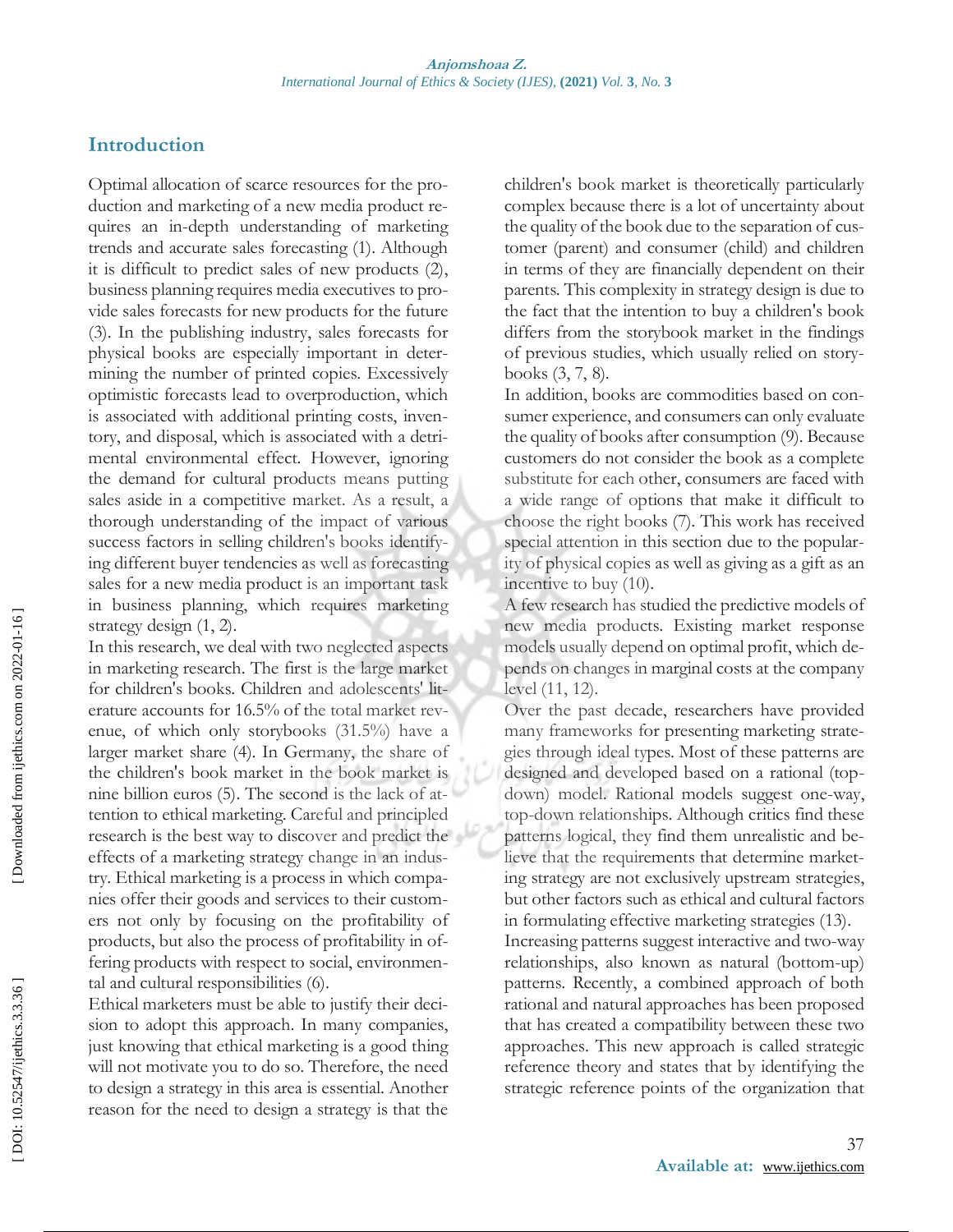have a major impact on the activities and performance of the organization, organizational elements (structure, culture, technology, strategy) can be designed based on them (1).

Unlike operational targets and benchmarks, strategic reference points are similar to strategic patterns and metrics because they are used to create core competencies at the system or organization level to help companies achieve a sustainable competitive advantage. Strategic reference points indicate to organizations what strategies and policies should be selected in each organizational element or system to align with the strategies and policies of other organizational elements. The selection of strategic reference points creates a strategic partnership to improve performance and achieve sustainable competitive advantage (14).

One of the newest theories of strategic management is strategic reference points (14). Experts in the theory of strategic reference points believe that one of the classic issues in the field of strategic management has been how to create and maintain coordination between external (environmental) needs and internal (organizational) resources (15). A reference point is a place or point where all measurements and choices are weighed against it. Setting benchmarks sets out the overall priorities of the system and incorporates them into the strategy so that stakeholders are guided by the principles.

Different theorists, each based on their own views, have listed specific reference points for the success of companies and commercial establishments. Cost reduction, quality, speed, innovation, customer and stakeholder needs are some of the points that, according to their theorists, if each of these points is emphasized, commercial companies will succeed  $(16-22)$ .

Of course, some other theorists have used multidimensional and hybrid strategic reference points. The use of these combination points led to the emergence of strategic types and varieties. Three well -known and common categories of strategic reference points that exist in the management literature are:

Presenting four paradigms for the analysis of social science theories in general and organizational and managerial theories in particular using

the two -default philosophical and sociological reference points of change (23).

- Combining three perspectives on the theoretical models of organizations and providing a framework. Society for categorizing theories of organization and management using two reference points of type of organization and type of system (23).
- Presenting an effectiveness model and a set of values using two reference points of the organization's focus and the amount of control (24).

In this research, the third theory has been used and to find strategic reference points and typology of ethical marketing strategy in the matrix of strategic reference points, reference points have been used based on Hall's view (two dimensions of attention to inside / outside and low (flexible) control). Based on this and based on the research marketing model, ethical branding strategy was used to formulate the strategy (21), which is shown in Figure 1.

The purpose of this study is to adhere to the ethics in marketing and businesses related to children's books, which created a kind of trust that this issue is a valuable social capital and guarantees the long term success of the relevant enterprises.

In this research, we have tried to ignore two aspects that have been neglected in marketing research, one is the large market of children's books, in which very little research has been done in Iran. To do this in this area should be given great importance .

### **Material & Methods**

ی پر صد

The present study is an applied development research in terms of segmentation of research based on purpose and a descriptive survey research in terms of methodological classification. The statistical population of this study includes the employees of cultural institutions active in the field of children's books in Iran. Sampling was done by simple random sampling. Based on this, 110 people were selected as a statistical sample. Adequacy of sample size was determined according to statistical power (0.96), which indicates that the sample size is sufficient. According to the results, men accounted for 67% of the sample size, while women accounted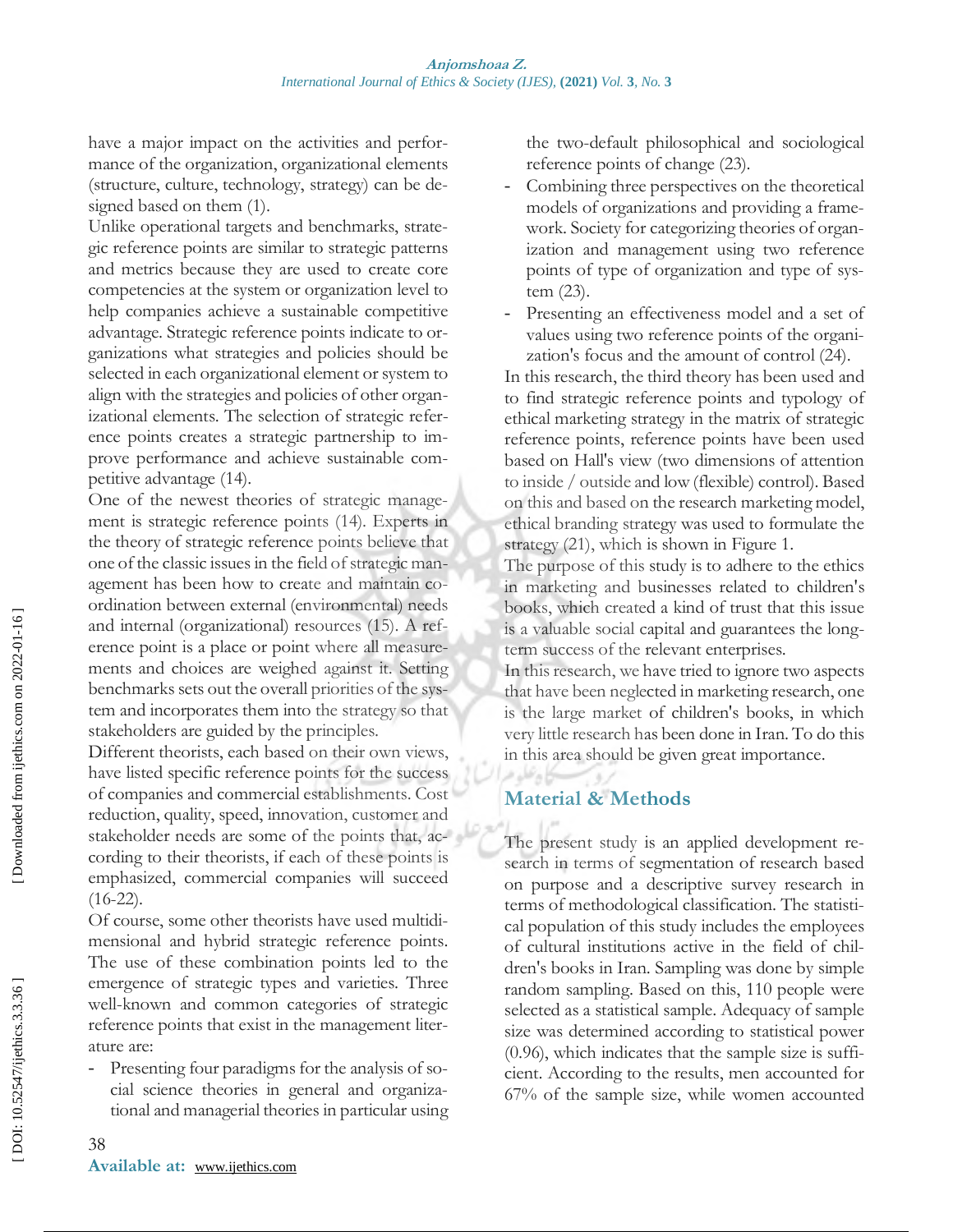for 33% of the sample size. Among the sample, the highest participation rate was related to the age between 50-60 years with a participation rate of 48%. Between 40 and 50 years old and 11 people were over 60 years old. 5 people with 10 to 15 years of work experience, 34 people with more than 20 years of work experience, 37 people with 15 to 20 years of work experience and finally 4 people with 5 to 10 years of work experience. In this study, a mixed ethics marketing questionnaire from the perspective of customers was used (21). All of the collected questionnaires could be analyzed. Friedman test was used to rank the components of strategy.



**Fig 1: Ethical marketing model for children's books (21)**

## **Results**

In this study, according to the characteristics and characteristics of variables and their relationships as well as questionnaire questions, for each subscale, the sum of scores related to its items was calculated and then its average score was obtained. Then, the mean scores of each of the subscales related to a particular scale were compared with each other and the mean, the value of which was significantly different from the others, was selected. Table 1 lists the descriptive statistics of the research variables .

|                    | Mean   | Median | Min | Max | <b>SD</b> | Kurt     | <b>Skew</b> |
|--------------------|--------|--------|-----|-----|-----------|----------|-------------|
| Ethical marketing  | 12.003 | 12     |     | 18  | 2.706     | $-0.528$ | $-0.245$    |
| Customer's values  | 8.928  |        |     | 15  | 2.317     | $-0.495$ | $-0.168$    |
| Cost               | 18.181 | 18     |     | 28  | 3.313     | $-0.213$ | 0.19        |
| Ethical culture    | 12.134 | 12     |     | 20  | 2.478     | $-0.101$ | 0.038       |
| Ethical reputation | 14.909 | 15     |     | 23  | 3.186     | $-0.022$ | $-0.07$     |
| Ads                | 20.797 |        |     | 20  | 3.338     | $-0.051$ | $-0.257$    |

|  |  | Table 1: Descriptive statistics of components of ethical marketing strategy |  |  |
|--|--|-----------------------------------------------------------------------------|--|--|
|  |  |                                                                             |  |  |

Based on the results obtained, the ranking of each component based on the weight obtained in the Friedman test can be ranked as follows: In poor condition

- Advertising
- Ethical reputation
- Ethical culture
- Customer values
- Cost
- Ethical marketing

In average mode

Customer values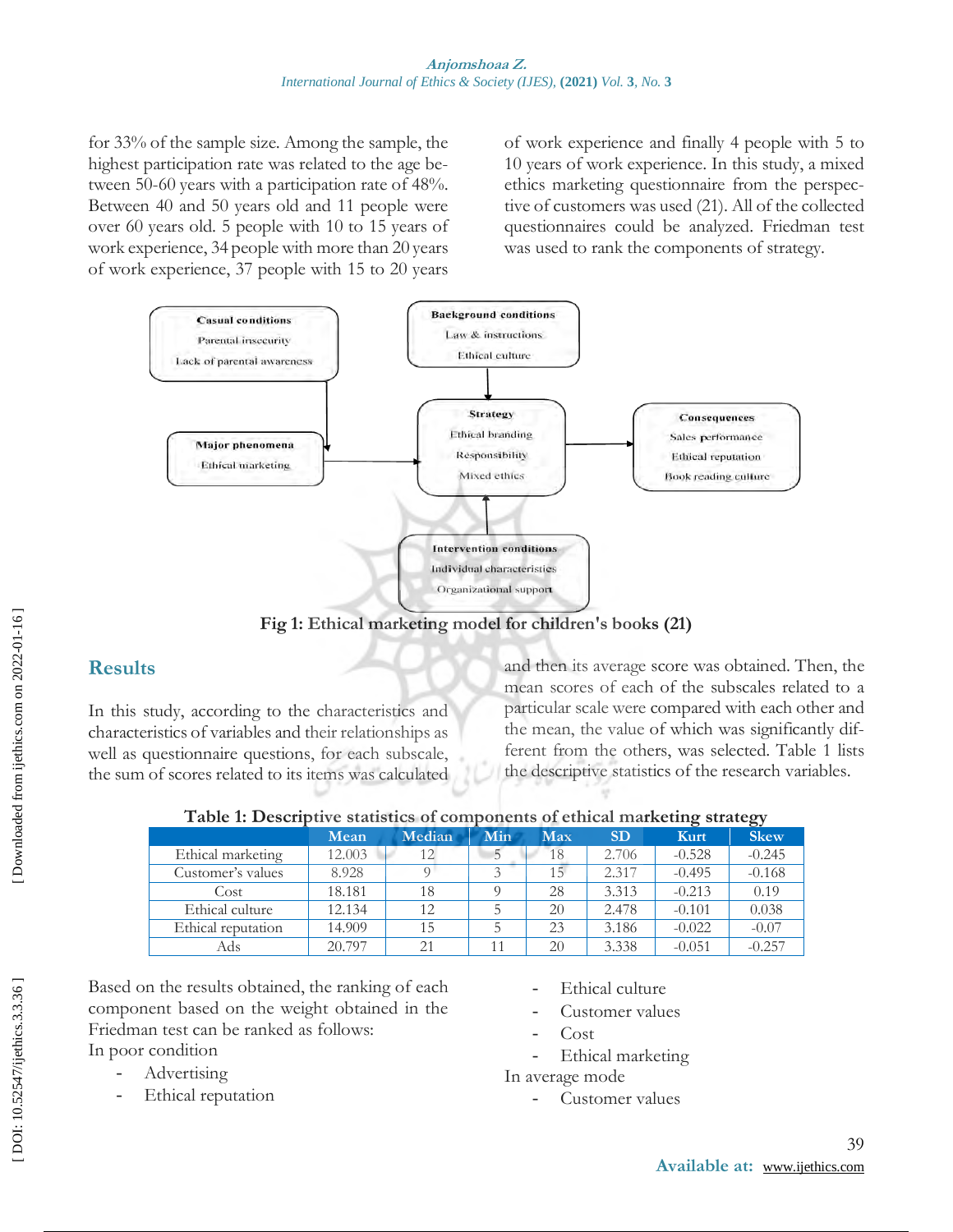- 
- 
- 
- 
- 
- In strong condition
- Customer values
- Cost
- Advertising
- Ethical culture
- Ethical marketing
- Ethical reputation

|                    | $\overline{\phantom{a}}$ |       |         | OJ    |               |       |
|--------------------|--------------------------|-------|---------|-------|---------------|-------|
| Ranking            | Weak                     | Sig.  | Average | Sig.  | <b>Strong</b> | Sig.  |
| Ethical marketing  | 0.37                     | 0.040 | 4.40    | 0.031 | 3.18          | 0.000 |
| Customer's values  | 77                       | 0.033 | 8.45    | 0.050 | 7.54          | 0.049 |
| Cost               | 1.50                     | 0.002 | 2.58    | 0.051 | 7.34          | 0.012 |
| Ethical culture    | 3.71                     | 0.046 | 0.07    | 0.030 | 6.85          | 0.012 |
| Ethical reputation | 8.60                     | 0.003 | 7.51    | 0.001 | 2.85          | 0.001 |
| Ads                | 9.12                     | 0.032 | 5.61    | 0.047 | 6.98          | 0.004 |

#### **Table 2: Ranking of components involved in the strategy for different modes**

Finical reputation<br>
- Ethical marketing<br>
- Ethical culture<br>
In strong condition<br>
- Table 2: Rankin<br>
- Ranking<br>
- Ethical marketing<br>
- Cost<br>
- Cost<br>
- Ethical marketing<br>
- Cost<br>
- Ethical reputation<br>
- Ads<br>
- According to t According to the explanations given in the analysis section, the output of the computational process mentioned was the assignment of the dominant code of the ethical marketing strategy to each of the products. The details of the calculations are similar to what was said about the ethical marketing strategy, i.e. the final results of the quantitative-

qualitative computational process have been done separately for all elements of the marketing mix. According to the frequencies extracted from the questionnaires in each area, the dominant components of the ethical marketing strategy are described in Table 3.

| Table 3. Dominant combinations of strategies |
|----------------------------------------------|
|                                              |

| Codes                             |              |                     | <b>Strategies</b>    |           |                             |            |  |  |
|-----------------------------------|--------------|---------------------|----------------------|-----------|-----------------------------|------------|--|--|
|                                   | Ethical      | Customer's values   | Cost                 | Ethical   | Ethical reputation          | Ads        |  |  |
|                                   | marketing    |                     |                      | culture   |                             |            |  |  |
| 11                                | Decline      | Focus               | Reduction in costs   | Sort      | Neither traction nor thrust | <b>ATL</b> |  |  |
| 22                                | Introduction | Market development  | Influence            | Wide      | Stretch                     | <b>BTL</b> |  |  |
| 33                                | Maturity     | Diversification     | Based on competitors | Selection | Thrust                      | <b>TIL</b> |  |  |
| 44                                | Growth       | Product development | Low-final cost       | Exclusive | Both traction / thrust      | <b>TIL</b> |  |  |
| روسسكاه علوم السابي ومطالعات فرسخ |              |                     |                      |           |                             |            |  |  |

In the next stage, the alignment and integration of the selected strategies in the field of ethical marketing and the ethical marketing mix were examined and tested according to their unified strategic reference points.

## **Discussion**

The aim of this study was to design a mixed ethical marketing strategy in children's books based on the intention of parents to buy. Marketing is a social and managerial process by which individuals and groups meet their needs and wants through the production, supply and exchange of useful and valuable goods with others. The results showed that the first type of ethical marketing strategy, which is in the field of declining markets, with the first type of customer value strategy (focus strategy), the first type of mixed customer cost strategy (cost reduction strategy), the first type of channel strategy (expansion of ethical culture strategy), the strategy of the first type of moral reputation (strategy neither traction nor thrust) and finally with the strategy of the first type of propaganda coordinated and integrated and this integration has led to augmentation. This result consistent with the result of other studies (18).

The second type of ethical marketing strategy for children's books, which is in the field of market introduction and market entry, with the second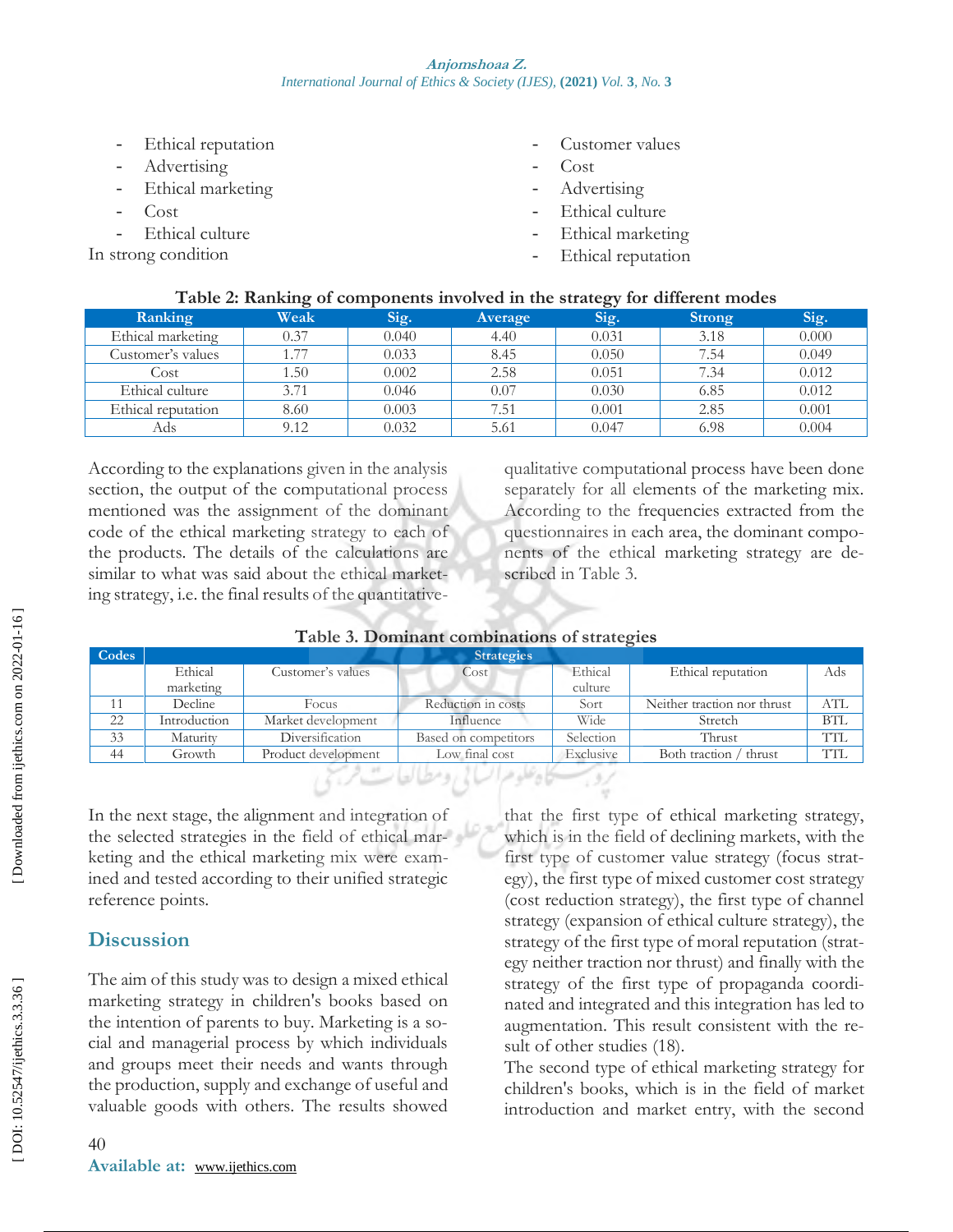type strategy of values and customer solutions (market development strategy), the second type strategy mixed with customer costs (penetration strategy), the second type of culture strategy ethical (wide strategy), the second type of strategy, moral reputation (traction strategy) and finally with the second type of advertising strategy (informative strategy and BTL type) have been coordinated and integrated, and this integration has led to augmentation. This result is consistent with the results of other researches (1, 2, 5). Since consumers are the turning point of marketing activities in the field of cultural products, a successful marketing strategy begins with understanding why and how consumers behave. In this regard, market development strategy and traction strategy play a key role in the second type of ethical marketing strategy.

The third type of ethical marketing strategy is located in the field of mature markets that it is integrated with the strategy of the third type of values, customer's cost, ethical culture, ethical reputation and ads. This result is consistent with the results of other researches (12, 14, 17). The third type of marketing strategy shows that we must pay attention to the nature of the cultural products industry, because the continuation of the activities of companies offering cultural products requires customer orientation and customer retention; In other words, diversification strategy and consolidation strategy have a significant role. ومطالعات The fourth type of ethical marketing strategy is located in the field of growing markets that it is integrated and coordinated with the fourth type of values, customer's cost, ethical culture, ethical reputation and ads. This result is consistent with the results of research (23 -25). The concept of marketing mix has a significant place in the marketing literature. There is a lot of criticism of the common marketing mix, especially in the field of services. Therefore, the present study aimed to provide an ethical model of marketing strategy for cultural products because the challenges of environmental change must be accompanied by identifying the needs of consumers.

The use of a mixed ethics strategy leads to the provision of services that, in addition to financing the organization in economic activities, are culturally and ideologically acceptable based on the principles of ethical marketing and are appropriate to individual and social values (26, 27).

The present study has some limitations. One of these limitations is that the tools of this research have not been designed in the country, although its validity and reliability have been evaluated, but it is possible that components that have influenced the research have been neglected. Also, the results are based on the answers of the participants and their answers to the questions are derived from their personal perception of the questions and are influenced by individual characteristics such as experience, knowledge and marketing motivation, which is suggested in future research as a factor. Be considered a strategy maker. It is also suggested that the performance and combination of strategies designed in different other markets be compared with the results of this study.

#### **Conclusion**

Commitment to ethics in marketing and business creates a kind of trust that is social capital and valuable and guarantees the long-term success of the relevant enterprises. On the other hand, many of the troubles associated with the operation of companies and firms are due to the lack of ethical commitment of economic agents, including firms, households and governments, misinformation about services, products, inaccurate statistics and reports, and thousands of similar examples of ethical disregard. It is a business that is important and vital due to the intense competition in attracting resources and retaining old customers. Given the importance of ethical marketing in businesses, especially in the production of cultural products, we can expect that by developing the ethics and ethical actions among companies operating in this sector, we can expect the excellence of society and with this excellence to improve ethical marketing in provide future business courses.

Uncertainty of parents 'decision -making along with parents' lack of awareness in the field of nontextbooks are considered as major categories in the field of causal conditions. Lack of information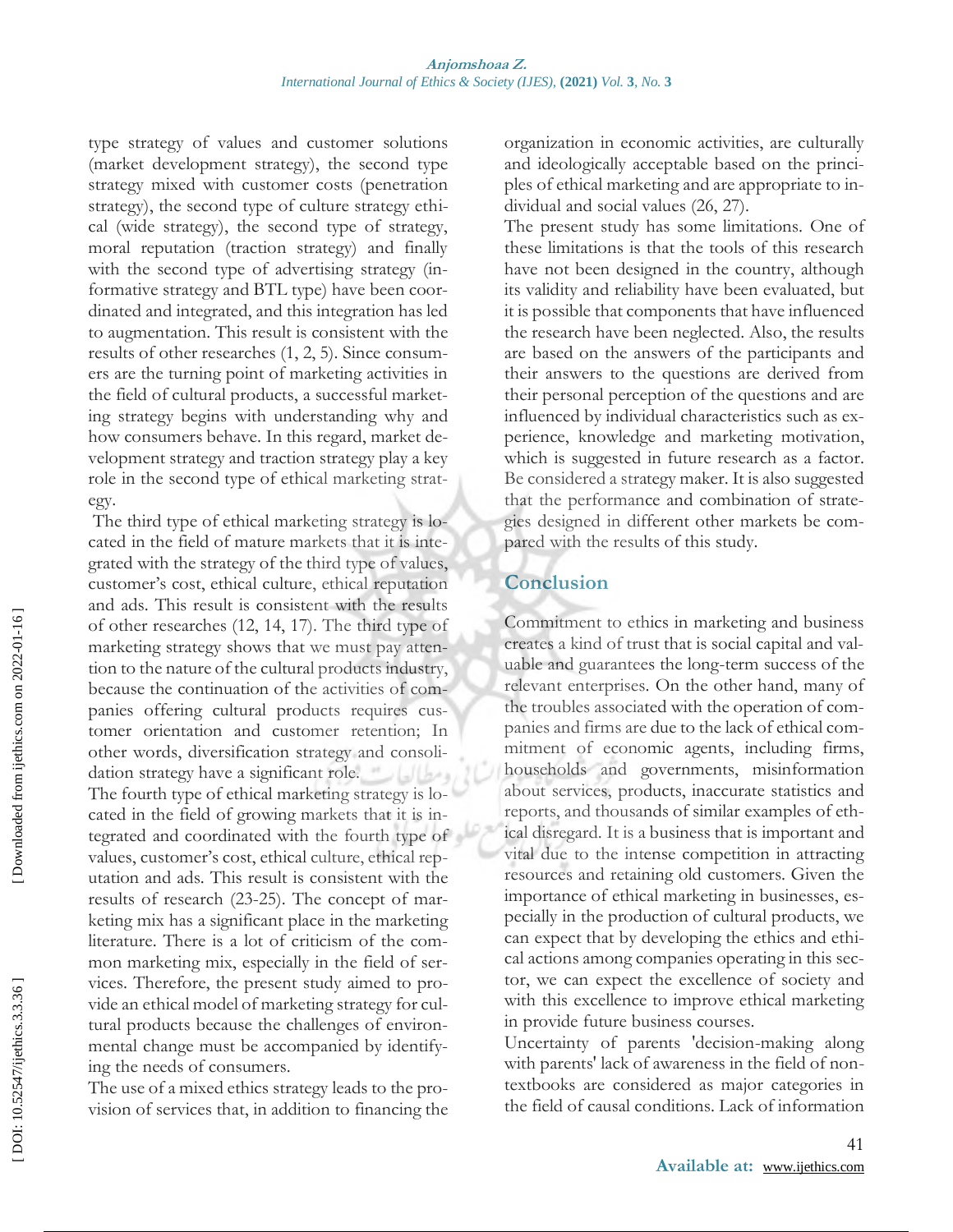transparency, consumer concern about the consequences of shopping, uncertainty about shopping tips for parents as micro -categories, uncertainty of parents 'decision -making and poor awareness, poor reading literacy among parents were identified as micro-categories of parents' lack of awareness in this study. This suggests that what appears to be the cause of the emergence and importance of a concept such as ethical marketing in the non textbook publishing industry first goes back to the issue of parental decision uncertainty. When parents enter the space of buying extracurricular books for their children, they face some kind of worry about their purchase. Concerns about choosing non -textbooks are generally raised in the sense that parents feel that the content of non textbooks is not useful and age -appropriate. The feeling that buying non-textbooks is in fact a costeffective outlet for children, along with the inability to nurture talent and creativity among children, makes parents realize that these non -textbooks are not useful and suitable for their children. However, the use of ethical approaches can play a good role in the field of reassurance for parents. Studies have shown that consumer uncertainty stems from past perceptions that parents perceive in relation to non -textbook sellers. In communication, what is obvious is that the lack of ethical approaches causes sellers to focus only on selling and making a profit, and there may not be the right guidance that fits the real needs of the consumer, which undoubtedly increases consumer uncertainty. On the other hand, it should be noted that consumers are not aware. In ethical approaches, correct and purposeful information was tried to be continuously disseminated among parents in the field of non textbooks, and the seller tries to provide correct knowledge to parents in communication, which can provide awareness in the space of buying non textbooks and lack of awareness.

### **Ethical Consideration**

The researcher ensures that in all stages of conducting research and preparing research reports, the principles of research ethics such as full observance of participants'

rights, honesty and scientific fidelity, truth -seeking, etc., as well as ethical issues such as; Plagiarism, informed consent; duplications, etc. have been considered in the present study.

## **Conflict of Interest**

The authors declare that there is no conflict of interests.

## **References**

- 1. Dorfman R, Steiner PO (2014). Optimal advertising and optimal quality. *The American Economic Review*, 44(5): 826– 836.
- 2. Hirschman EC, Holbrook MB (1982). Hedonic consumption: Emerging concepts, methods and propositions. *Journal of Marketing,* 46(3): 92–101. Doi: <https://doi.org/10.1177%2F002224298204600314>
- 3. Hofmann -Stölting C, Clement M, Wu S, Albers S. (2017). Sales forecasting of new entertainment media products. *Journal of Media Economics*, 30(3): 143 –171. Doi: <https://doi.org/10.1080/08997764.2018.1452746>
- 4. Zeinali M. (2020). Book market statistics in 2019. Availa-ble at[: https://www.irna.ir/news/83758238/](https://www.irna.ir/news/83758238/)Accessed: 29 April 2021.
- 5. Börsenverein des deutschen Buchhandels (2019). *Buch und Buchhandel in Zahlen.* Frankfurt am Main ،Germany. (In German) .
- 6. Pia A, Albinsson bidisha burman G, David S, Stoddard JE (2020). Integrating and assessing student perceived sustainability literacy in an integrated marketing communications course. *Marketing Education Review*, 30(3): 159-176. Doi[: https://doi.org/10.1080/10528008.2020.1770102](https://doi.org/10.1080/10528008.2020.1770102)
- 7. Barrot C, Becker JU, Clement M, Papies D (2015). Price elasticity for hardcover and paperback fiction books. *Schmalenbach Business Review*, 67(1): –91. Doi: <https://doi.org/10.1007/BF03396924>
- 8. Beck J (2007). The sales e ect of word of mouth: A model for creative goods and estimates for novels. *Journal of Cultural Economics*, 31(1): 5–23. Doi: [https://doi.org/10.1007/s10824](https://doi.org/10.1007/s10824-006-9029-0)-006-9029-0
- 9. Shapiro C, Varian HR (1999). *Information rules: A strategic guide to the network economy*. Boston Massachusetts: Harvard Business Press.
- 10. Leitão L, Amaro S, Henriques C, Fonseca P (2018). Do consumers judge a book by its cover? A study of the factors that influence the purchasing of books. *Journal of Retailing and Consumer Services*, 42: 88–97. Doi: <https://doi.org/10.1016/j.jretconser.2018.01.015>